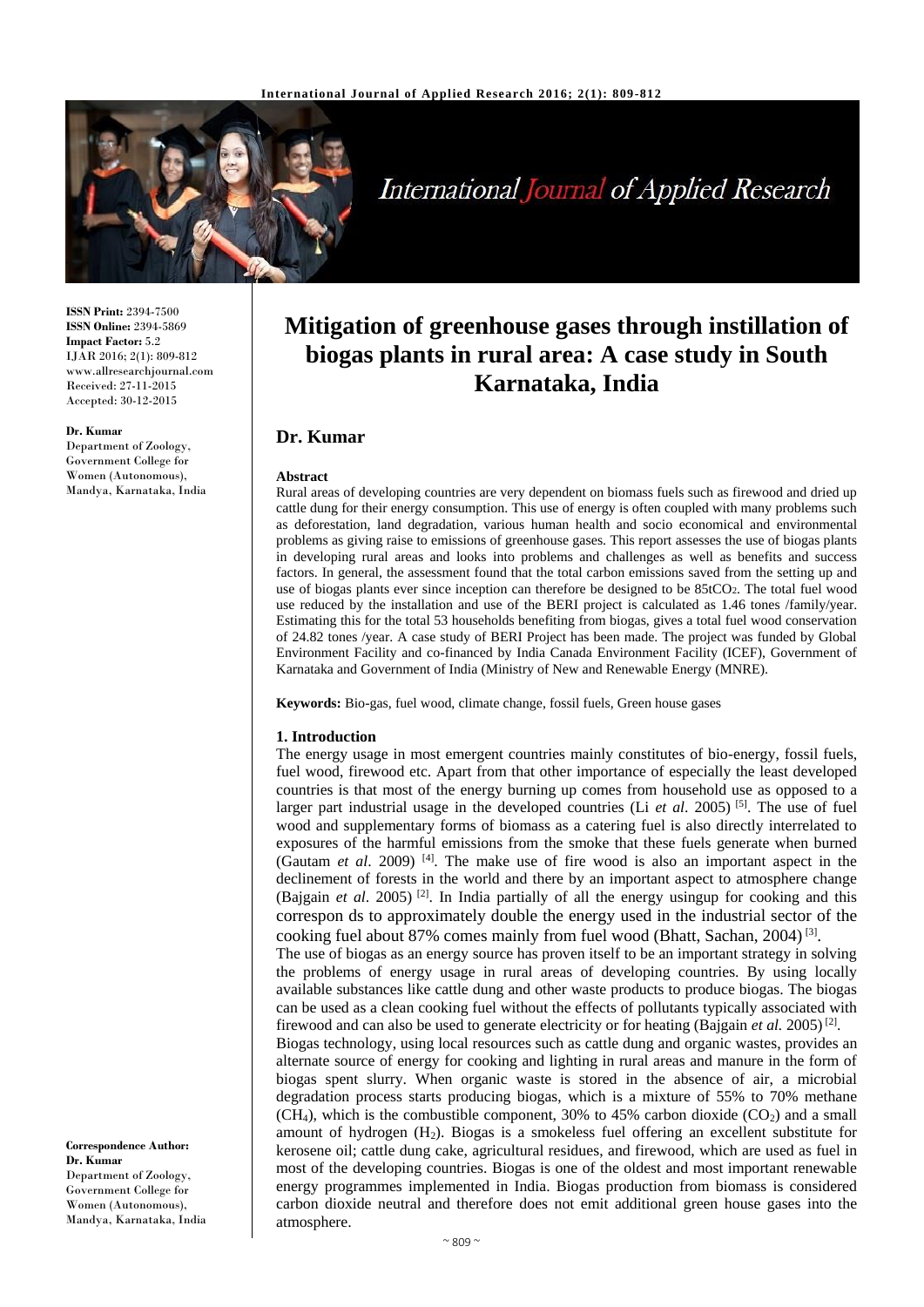#### International Journal of Applied Research

The calorific value of biogas is about 6  $\text{kw/h/m}^3$ corresponds to about half a liter of diesel (BERI, 2001)<sup>[1]</sup>. Biogas use, replacing conventional fuels like kerosene or firewood, allows for the conservation of environment. The biogas generated from small and medium sized units (up to 6m3) is generally used for cooking and lighting purposes. Thus overall, installation of community biogas units for generating cooking gas can have local environmental benefits such as conservation of village trees and forests and global environmental benefits such as biodiversity conservation and  $Co<sub>2</sub>$  emission mitigation. A key output of the BERI project is to reduce  $CO<sub>2</sub>$  emissions through the

promotion of bio energy as a viable and sustainable option to meet rural energy service needs in India. This study undertakes an analysis of carbon savings achieved by the BERI project and its related activities, as of July 2010. The main objectives of the study are to reduce carbon dioxide, assessment of  $Co<sub>2</sub>$  mitigation from running of biogas plants (Biomass Energy for Rural India Carbon Mitigation Report, Darshini Ravindranath, 2001)<sup>[1]</sup>.

### **2. Materials and methods 2.1 Study Area**



**Fig 1:** Showing the location map of five clusters

BERI is one of the projects supported by UNDP for achieving the millennium improvement goal of ensuring environment sustainability and thereby reducing poverty. The project is funded by Global Environment Facility (GEF) and co-financed by India-Canada Environment Facility (ICEF), Government of Karnataka and Government of India (Ministry of New and Renewable Energy (MNRE). The project sites covered five clusters in the Tumkur district of Karnataka in Southern India (figure 1). The state of Karnataka's population accounts for 448 lakhs, 5.3% of the total Indian residents. Project district covers 5.5% population of Karnataka and accounts for 5% of the state inhabitants. A significant 80.38% of the population in Tumkur district is rural. In additional approximately 80% of the population in the Tumkur district relies on agriculture and related activities such as farming. Of those, only 9% come from the urban areas of Tumkur (Census 2001).

#### **2.2 Survey of Biogas Plants**

Biogas technology provides a very good hope for carbon alleviation through the following: replace firewood for cooking, replacing kerosene for lighting and cooking, replacing Inorganic fertilizers and saving trees from reckless deforestation. A survey of all accessible biogas plants and their handling was conducted in 2013. A questionnaire was

prepared and the results evaluated to enter at the carbon mitigation potential of biogas at five project sites.

#### **2.3 Business as Usual Scenario**

A preliminary appraisal of the project area in 2001 had indicated the predominance of fuel wood for the purposes of cooking. Burning fuel wood leads to high emissions of  $CO<sub>2</sub>$ and methane in addition to causing human health problems. In the BAU situation the total quantity of fuel wood used for cooking earlier than the installation and use of biogas units is assessed. This helps recognize the carbon abatement possible from fuel wood saving. An assessment of project literature shows the lack of sufficient quantitative baseline information on the amount of fuel wood used before the setting up of the project. Headed for overcome this constraint, a detailed survey of the 171 households that participated in the community biogas programme was conducted. Each one interviewee was requested to ascertain the average amount of firewood collected and used for the purpose of cooking on a every day/weekly/monthly basis. For households that are currently using biogas for cooking, the answers even as hypothetical were found to be comparable to the amounts indicated by households currently not using biogas. The information was collated and averaged to generate a rough baseline scenario of the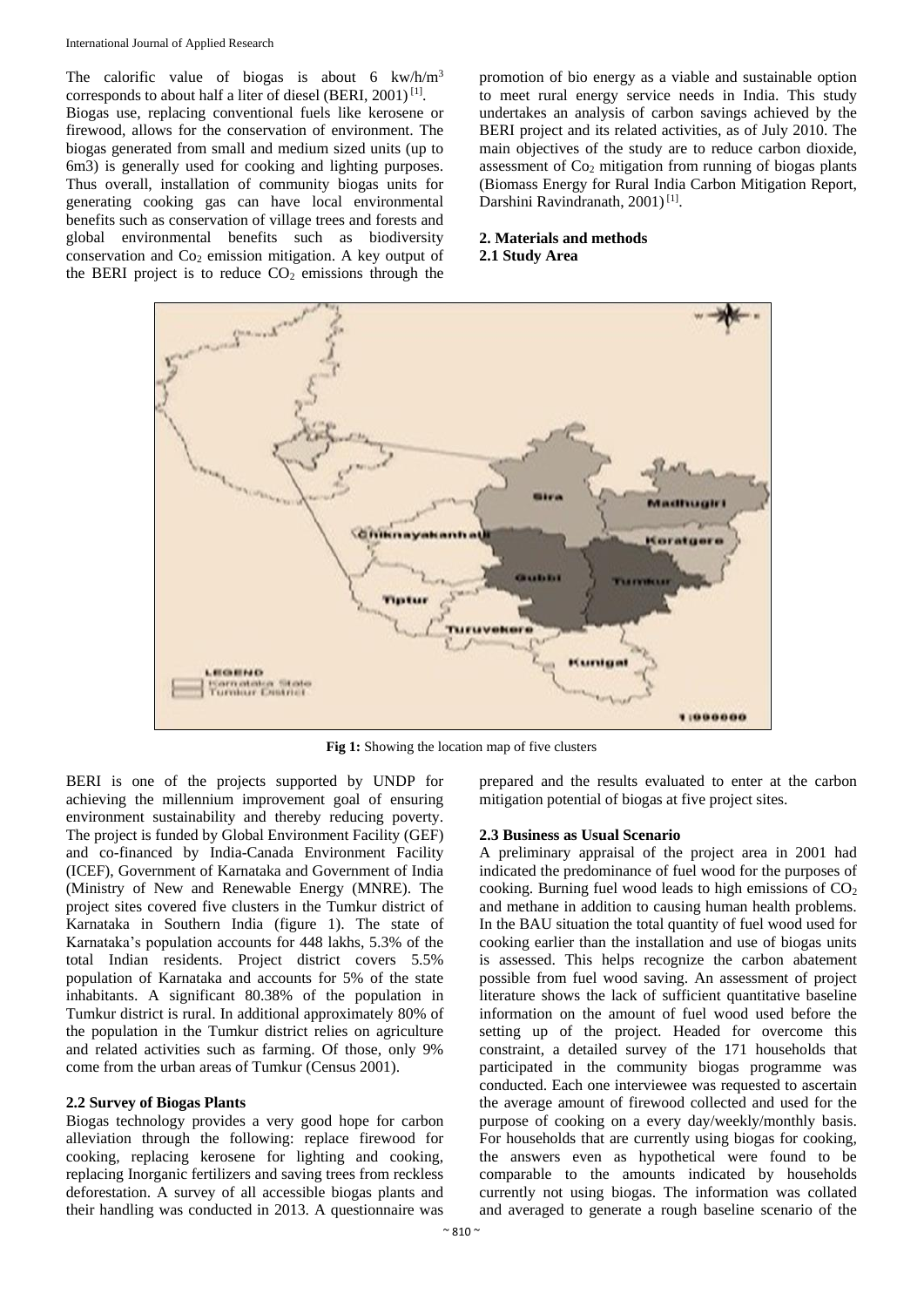amount of fuel wood, timber used by households for cooking. Consequently, it is important to note that the information collected and used is subject to people's perceptions and as in any assessment involving people, is subject to a important error margin. On an average of 2.8 tones of firewood was projected to be used per household per year for the purpose of cooking.

## **2.4 Project Scenario**

The project was initiated in March 2001. In Project installation of 45 community biogas units in 24 village settlements with a total power of  $4,000 \text{ m}^3$  day for cooking gas and bio- fertilizer manufacture. Since initiation, a total of 53 community biogas units have been installed in 31 village settlements covering 171 households. Every biogas unit was meant for three households. The energy derivative from the biogas units was considered to be sufficient to meet a majority of cooking needs of an average five households. On conducting a detailed survey of all 51 biogas units in the scheme, it was observed that over the years about 70% of the biogas units are being used.

## **2.5 Capacity building**

On the whole, capacity building by the project area has led to improvements within the groups benefitting from the project. For instance, Self Help Groups have been set up by the women with the help of local Non governmental organizations like BAIF Institute for Rural Development - Karnataka (BIRD-K) among others.

## **2.6 Assessing carbon savings from community Biogas units**

The total fuel wood usage substituted through the installation of community biogas units is assessed. A business as usual scenario was developed to establish past trends in fuel wood use per family unit. Once this is recognized, a BERI project scenario will be ascertained there by signaling the net carbon reductions achieved by the BERI project through the preamble of biogas for cooking.

## **3. Results and Discussion**

**Table 1:** Total biogas units installed, biogas units currently in use, quantity of wood saved and Reduced co<sub>2</sub> / yr in the project: Source: House Hold Survey (2013)

| aluk<br>/Cluster | Bio-gas<br>units<br>installed<br>house<br>holds | <b>Biogas</b><br>units<br>currently<br>in use | No. of<br>animals<br>/house<br>(average) | No. of<br>people<br>served<br>(average) | <b>Fertilizers</b><br>produced<br>/day<br>(in kg) x1 yr<br>is, equivalent<br>(Biogas)<br>presently in<br>use) | Qty of<br>wood used<br>without<br>bio-gas<br><b>Units</b><br>/House<br>(kg/day) | Qty of<br>wood used<br>with biogas<br>units<br>/House<br>(kg/day) | Qty of<br>wood<br>saved<br>(kg<br>$\langle$ day $\rangle$ | <b>Total</b><br>qty of<br>wood<br>saved<br>in tones<br>/yr | <b>Each Biogas plant</b><br>mitigate 5t of co <sub>2</sub><br>equivalent /year<br>(BERI 2001) x Total.<br>No. of Biogas units<br>Currently in use. |
|------------------|-------------------------------------------------|-----------------------------------------------|------------------------------------------|-----------------------------------------|---------------------------------------------------------------------------------------------------------------|---------------------------------------------------------------------------------|-------------------------------------------------------------------|-----------------------------------------------------------|------------------------------------------------------------|----------------------------------------------------------------------------------------------------------------------------------------------------|
| Tumkur           |                                                 |                                               | 3                                        | 5                                       | 7300                                                                                                          | 8                                                                               | 4                                                                 | 4                                                         | 7.3                                                        | 25                                                                                                                                                 |
| Gubbi            | 13                                              | 6                                             | 3                                        |                                         | 8660                                                                                                          | 8                                                                               | 4                                                                 | 4                                                         | 8.76                                                       | 30                                                                                                                                                 |
| Sira             | 8                                               |                                               | 2                                        |                                         | 1460                                                                                                          | 8                                                                               | $\overline{4}$                                                    | 4                                                         | 1.46                                                       | 5.0                                                                                                                                                |
| Koratagere       | 13                                              | 2                                             | 3                                        | 5                                       | 2920                                                                                                          | 8                                                                               | 4                                                                 | 4                                                         | 2.92                                                       | 10                                                                                                                                                 |
| Madhugiri        | 12                                              | 3                                             | 2                                        | 5                                       | 4380                                                                                                          | 8                                                                               | 4                                                                 | 4                                                         | 4.38                                                       | 15                                                                                                                                                 |
| Total            | 53                                              | 15                                            | 13                                       | 25                                      | 24,720                                                                                                        | 40                                                                              | 20                                                                | 20                                                        | 24.82                                                      | $85 \text{ }$ tco $\frac{1}{x}$                                                                                                                    |

As indicated in table 1, about 28% of community biogas plants are currently in use. Many households have since discontinued use due to problems such as: unsatisfactory coordination among the households sharing the community biogas unit, deficient supply of dung, ground interrelated conflicts and occurrence of readily available liquid petroleum gas. As a result any investigation of the total carbon mitigated from the project must factor the potential carbon mitigated from initial use of the biogas units. At present 15 biogas units in function serve 45 households, with each unit catering to more or less 3 households. Project area surrounded by these households, a questionnaire was used to find out the total firewood used in comparison to the BAU scenario. Each aspirant was requested to ascertain the average amount of fuel wood collected and used for the purpose of cooking on an each day/weekly/monthly base since the setting up and use of the biogas units. The interviewed households indicated that approximately 50% of cooking needs were met by the use of biogas on a daily basis (Table 1). Therefore a biogas unit were saved total of 1.46 tones of firewood also mitigate  $5t/\text{co}_2$  per household annually due to the introduction of biogas for cooking. In general, the assessment found that the total carbon emissions saved from the setting up and use of biogas plants ever since inception can therefore be calculated to be 85tCO2. The mitigation potential could be higher if all 53

community biogas plants installed were operational. The total fuel wood use reduced by the installation and use of the BERI project is calculated as 1.46 tones

/household/year. Estimating this for the total 53 households benefiting from biogas, gives a total fuel wood conservation of 24.82/ tones/year.

## **4. Conclusion**

Climate change alleviation involves reductions in the concentrations of greenhouse gases (GHGs) also by reducing the sources. Mitigating climate change has seen increased efforts in developing latest technologies and mechanisms even as carefully managing the existing ones, so as to minimize impacts on the atmosphere. The most accepted means of mitigating climate change worldwide are through, a decentralized bio-energy technology package, to remove barriers to large-scale adoption and commercialization of this bio-energy knowledge package. Encouragement of bio-energy as a precious and sustainable option to meet the rural energy in India. All these will contribute to the reduction in GHG's emissions. Improvement and use of eco friendly energy resources such as bio energy, biogas, the reduction of waste, energy conservation, altering utilization patterns and the use of carbon sinks